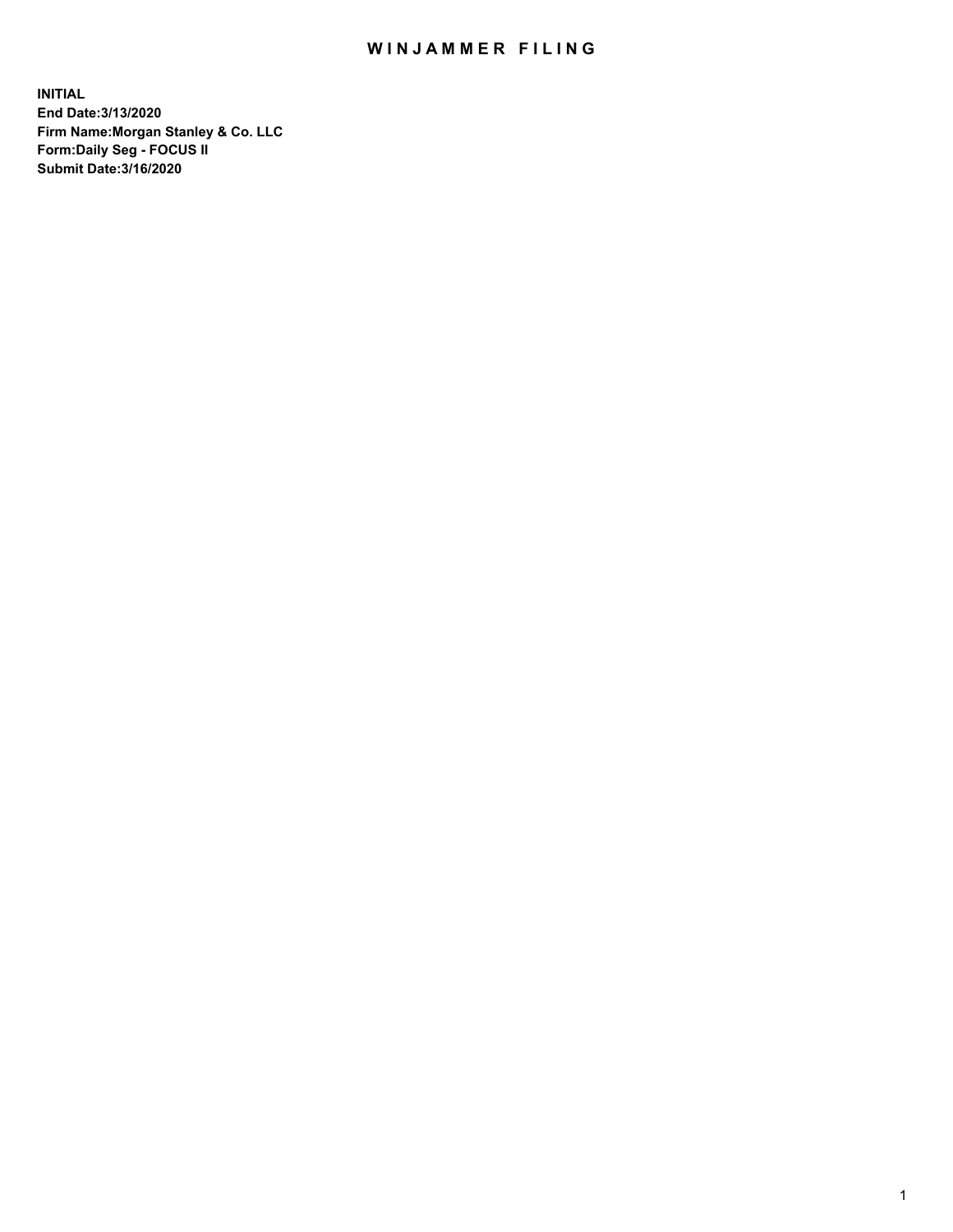**INITIAL End Date:3/13/2020 Firm Name:Morgan Stanley & Co. LLC Form:Daily Seg - FOCUS II Submit Date:3/16/2020 Daily Segregation - Cover Page**

| Name of Company                                                                                                                                                                                                                                                                                                                | <b>Morgan Stanley &amp; Co. LLC</b>                    |
|--------------------------------------------------------------------------------------------------------------------------------------------------------------------------------------------------------------------------------------------------------------------------------------------------------------------------------|--------------------------------------------------------|
| <b>Contact Name</b>                                                                                                                                                                                                                                                                                                            | <b>Ikram Shah</b>                                      |
| <b>Contact Phone Number</b>                                                                                                                                                                                                                                                                                                    | 212-276-0963                                           |
| <b>Contact Email Address</b>                                                                                                                                                                                                                                                                                                   | Ikram.shah@morganstanley.com                           |
| FCM's Customer Segregated Funds Residual Interest Target (choose one):<br>a. Minimum dollar amount: : or<br>b. Minimum percentage of customer segregated funds required:%; or<br>c. Dollar amount range between: and; or<br>d. Percentage range of customer segregated funds required between:% and%.                          | 235,000,000<br><u>0</u><br><u>00</u><br><u>00</u>      |
| FCM's Customer Secured Amount Funds Residual Interest Target (choose one):<br>a. Minimum dollar amount: ; or<br>b. Minimum percentage of customer secured funds required:%; or<br>c. Dollar amount range between: and; or<br>d. Percentage range of customer secured funds required between:% and%.                            | 140,000,000<br><u>0</u><br><u>00</u><br>0 <sub>0</sub> |
| FCM's Cleared Swaps Customer Collateral Residual Interest Target (choose one):<br>a. Minimum dollar amount: ; or<br>b. Minimum percentage of cleared swaps customer collateral required:% ; or<br>c. Dollar amount range between: and; or<br>d. Percentage range of cleared swaps customer collateral required between:% and%. | 92,000,000<br><u>0</u><br><u>00</u><br>00              |

Attach supporting documents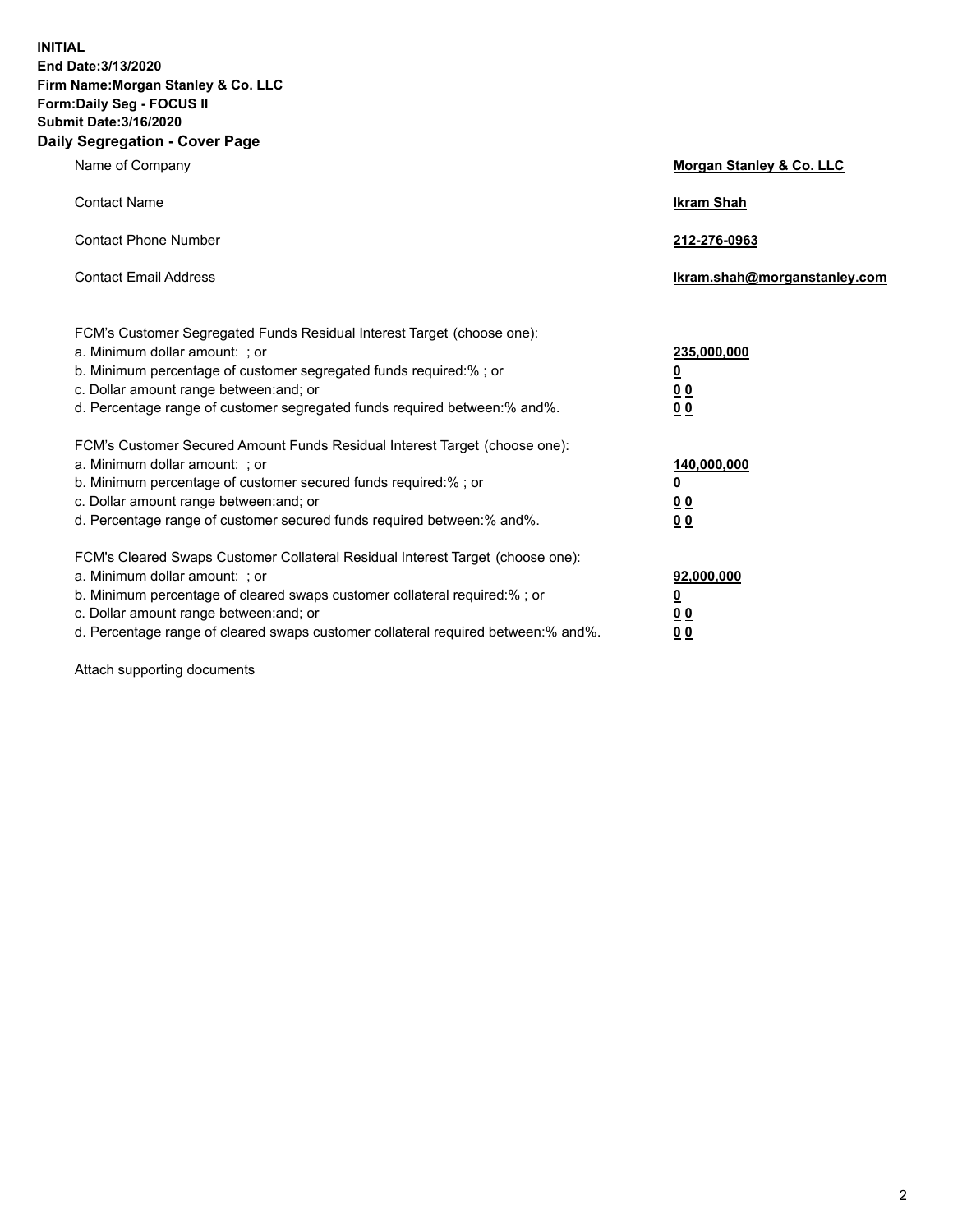## **INITIAL End Date:3/13/2020 Firm Name:Morgan Stanley & Co. LLC Form:Daily Seg - FOCUS II Submit Date:3/16/2020 Daily Segregation - Secured Amounts** Foreign Futures and Foreign Options Secured Amounts Amount required to be set aside pursuant to law, rule or regulation of a foreign government or a rule of a self-regulatory organization authorized thereunder 1. Net ledger balance - Foreign Futures and Foreign Option Trading - All Customers A. Cash **6,239,025,392** [7315] B. Securities (at market) **2,156,048,278** [7317] 2. Net unrealized profit (loss) in open futures contracts traded on a foreign board of trade **-2,429,862,231** [7325] 3. Exchange traded options a. Market value of open option contracts purchased on a foreign board of trade **11,447,206** [7335]

- b. Market value of open contracts granted (sold) on a foreign board of trade **-12,652,796** [7337]
- 4. Net equity (deficit) (add lines 1. 2. and 3.) **5,964,005,849** [7345]
- 5. Account liquidating to a deficit and account with a debit balances gross amount **447,156,274** [7351] Less: amount offset by customer owned securities **-310,468,683** [7352] **136,687,591**
- 6. Amount required to be set aside as the secured amount Net Liquidating Equity Method (add lines 4 and 5)
- 7. Greater of amount required to be set aside pursuant to foreign jurisdiction (above) or line 6.

## FUNDS DEPOSITED IN SEPARATE REGULATION 30.7 ACCOUNTS

- 1. Cash in banks
	- A. Banks located in the United States **1,308,434,559** [7500]
	- B. Other banks qualified under Regulation 30.7 **356,714,202** [7520] **1,665,148,761**
- 2. Securities
	- A. In safekeeping with banks located in the United States **548,422,988** [7540]
	- B. In safekeeping with other banks qualified under Regulation 30.7 **0** [7560] **548,422,988** [7570]
- 3. Equities with registered futures commission merchants
	-
	- B. Securities **0** [7590]
	- C. Unrealized gain (loss) on open futures contracts **-1,487,832** [7600]
	- D. Value of long option contracts **0** [7610]
- E. Value of short option contracts **0** [7615] **12,706,289** [7620]
- 4. Amounts held by clearing organizations of foreign boards of trade
	- A. Cash **0** [7640]
	- B. Securities **0** [7650]
	- C. Amount due to (from) clearing organization daily variation **0** [7660]
	- D. Value of long option contracts **0** [7670]
	- E. Value of short option contracts **0** [7675] **0** [7680]
- 5. Amounts held by members of foreign boards of trade
	-
	-
	- C. Unrealized gain (loss) on open futures contracts **-2,428,374,399** [7720]
	- D. Value of long option contracts **11,447,206** [7730]
	- E. Value of short option contracts **-12,652,796** [7735] **4,554,998,217**
- 6. Amounts with other depositories designated by a foreign board of trade **0** [7760]
- 7. Segregated funds on hand **0** [7765]
- 8. Total funds in separate section 30.7 accounts **6,781,276,255** [7770]
- 9. Excess (deficiency) Set Aside for Secured Amount (subtract line 7 Secured Statement Page 1 from Line 8)
- 10. Management Target Amount for Excess funds in separate section 30.7 accounts **140,000,000** [7780]
- 11. Excess (deficiency) funds in separate 30.7 accounts over (under) Management Target **540,582,815** [7785]

**0** [7305]

[7354] **6,100,693,440** [7355]

**6,100,693,440** [7360]

[7530]

A. Cash **14,194,121** [7580]

 A. Cash **5,376,952,916** [7700] B. Securities **1,607,625,290** [7710] [7740] **680,582,815** [7380]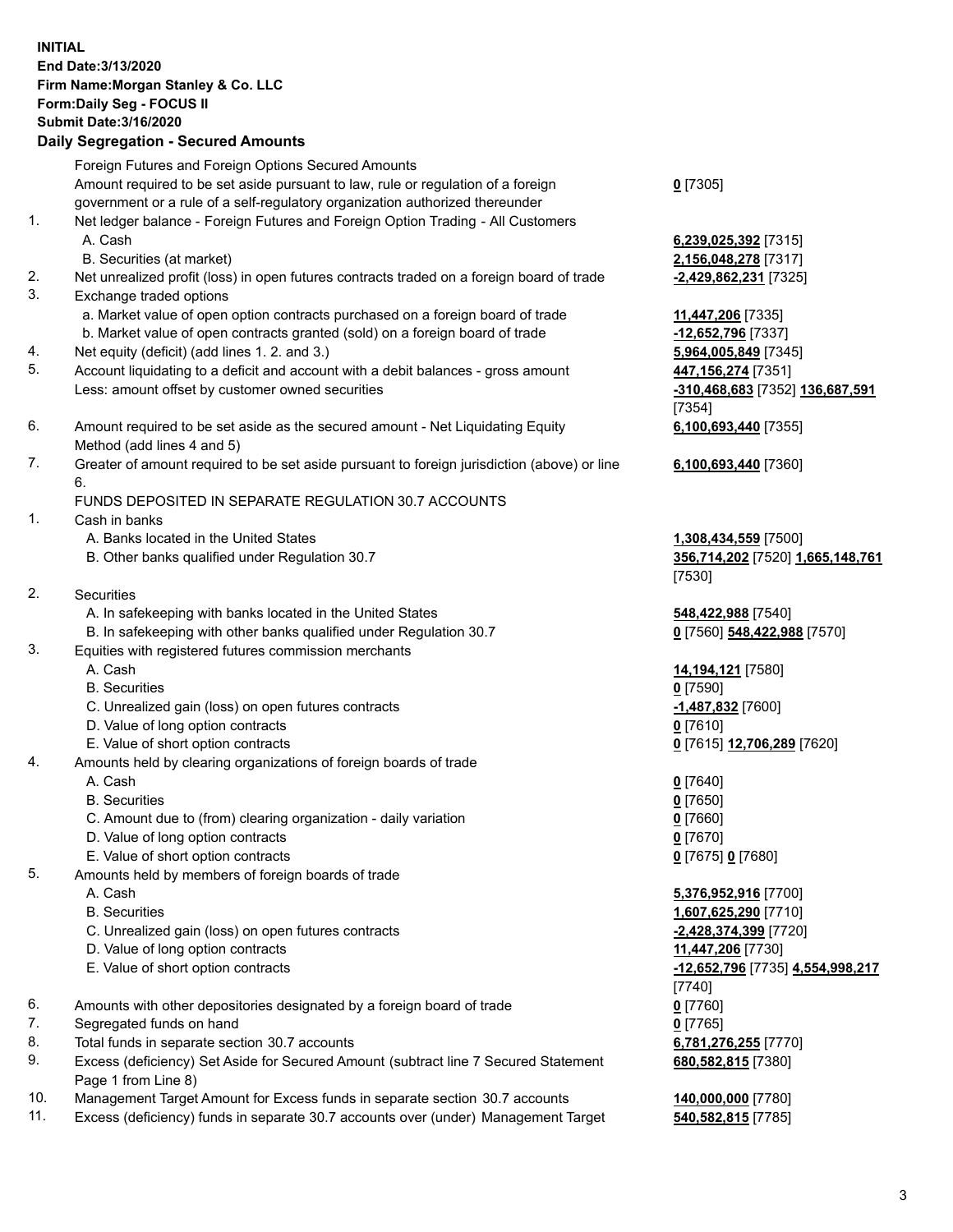**INITIAL End Date:3/13/2020 Firm Name:Morgan Stanley & Co. LLC Form:Daily Seg - FOCUS II Submit Date:3/16/2020 Daily Segregation - Segregation Statement** SEGREGATION REQUIREMENTS(Section 4d(2) of the CEAct) 1. Net ledger balance A. Cash **12,333,870,367** [7010] B. Securities (at market) **8,171,660,598** [7020] 2. Net unrealized profit (loss) in open futures contracts traded on a contract market **1,066,190,239** [7030] 3. Exchange traded options A. Add market value of open option contracts purchased on a contract market **888,936,282** [7032] B. Deduct market value of open option contracts granted (sold) on a contract market **-860,697,286** [7033] 4. Net equity (deficit) (add lines 1, 2 and 3) **21,599,960,200** [7040] 5. Accounts liquidating to a deficit and accounts with debit balances - gross amount **2,802,865,290** [7045] Less: amount offset by customer securities **-2,373,496,695** [7047] **429,368,595** [7050] 6. Amount required to be segregated (add lines 4 and 5) **22,029,328,795** [7060] FUNDS IN SEGREGATED ACCOUNTS 7. Deposited in segregated funds bank accounts A. Cash **2,083,630,063** [7070] B. Securities representing investments of customers' funds (at market) **0** [7080] C. Securities held for particular customers or option customers in lieu of cash (at market) **2,031,702,392** [7090] 8. Margins on deposit with derivatives clearing organizations of contract markets A. Cash **11,833,893,885** [7100] B. Securities representing investments of customers' funds (at market) **0** [7110] C. Securities held for particular customers or option customers in lieu of cash (at market) **6,139,958,206** [7120] 9. Net settlement from (to) derivatives clearing organizations of contract markets **379,975,024** [7130] 10. Exchange traded options A. Value of open long option contracts **888,936,282** [7132] B. Value of open short option contracts **-860,697,286** [7133] 11. Net equities with other FCMs A. Net liquidating equity **9,764,156** [7140] B. Securities representing investments of customers' funds (at market) **0** [7160] C. Securities held for particular customers or option customers in lieu of cash (at market) **0** [7170] 12. Segregated funds on hand **0** [7150] 13. Total amount in segregation (add lines 7 through 12) **22,507,162,722** [7180] 14. Excess (deficiency) funds in segregation (subtract line 6 from line 13) **477,833,927** [7190] 15. Management Target Amount for Excess funds in segregation **235,000,000** [7194]

16. Excess (deficiency) funds in segregation over (under) Management Target Amount Excess

**242,833,927** [7198]